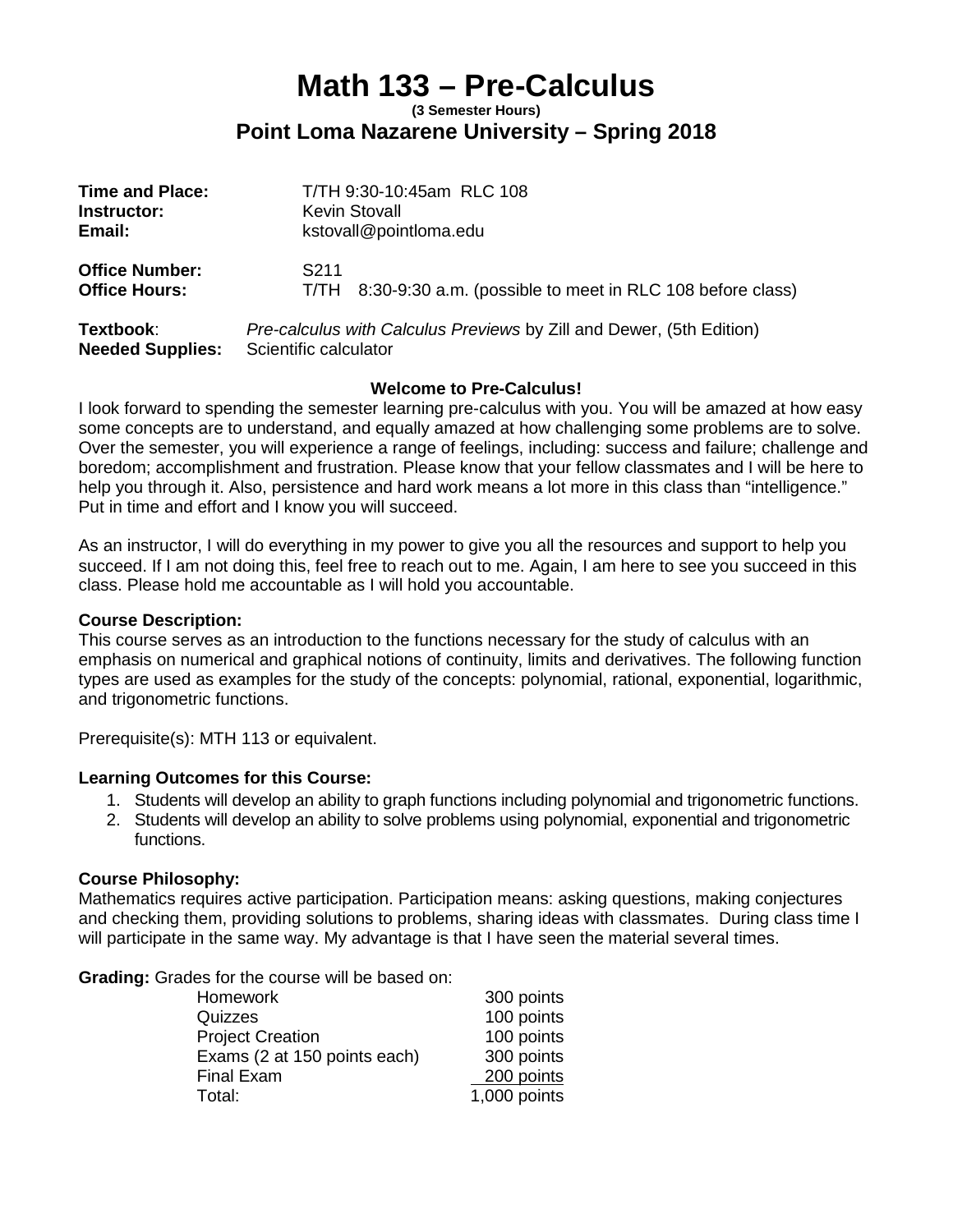**Homework (30%):** Homework will be assigned every week in class. A homework assignment is late if it is not received at the start of class on the due date. Late homework will be deducted 20% and may not be accepted after 1 week late. Please be sure that your homework is stapled together and the problems are in order. Homework will be scored on a combination of completeness and correctness. A random selection (the same for all people) of the problems will be graded on any homework assignment.

**Quizzes (10%):** Quizzes will include problems and questions from the homework, textbook readings, handouts, as well as material presented in class. Each quiz will let you know how well you are understanding the material we are covering and help to prepare you for the exams. If you miss a quiz you can schedule 1 make-up within a week of the missed quiz. I will also drop one of your lowest quiz score.

**Project Creation (10%):** Project Creation will be a series of collaborative projects designed by the students with the goal of providing a detailed outline of the material and concepts presented in this class using various technology that the students agree upon. As the project is being created, it will also serve as a tool that the students will be able to use as a resource in learning the material for the class. Each step of the project will be explained in class, detailed in Canvas, and completed outside of class.

**Tests (15% each) and Final Exam (20%):** Tests and the Final Exam will include problems and questions over material assigned in the text, readings and handouts, as well as material presented in class.

No examination shall be missed without prior consent by me or a well documented emergency beyond your control. A score of zero will be assigned for an examination that is missed without prior consent or a well documented emergency beyond your control. The examination schedule is included in the daily schedule. I do not intend to accept excuses such as poor communication with parents, benefactors, sport team sponsors and/or travel agents.

#### **Final Exam Date and Time:**

The final exam date and time is set by the university at the beginning of the semester and may not be changed by the instructor. This schedule can be found on the university website and in the course calendar. No requests for early examinations will be approved. Only in the case that a student is required to take three exams during the same day of finals week, is an instructor authorized to consider changing the exam date and time for that particular student.

|  | The Final Exam is COMPREHENSIVE           |  |
|--|-------------------------------------------|--|
|  | Tuesday, May 1st, 2018, 10:30am-1:00 p.m. |  |

**Grading Scale**: Course grades will be assigned according to the following scale:

| <b>Grading Scale in percentages</b> |  |  |                                                            |
|-------------------------------------|--|--|------------------------------------------------------------|
|                                     |  |  |                                                            |
|                                     |  |  | $(87.5, 90)$ $(77.5, 80)$ $(67.5, 70)$                     |
|                                     |  |  | $[92.5, 100]$ $[82.5, 87.5]$ $[72.5, 77.5]$ $[62.5, 67.5]$ |
|                                     |  |  | $[90, 92.5)$ $[80, 82.5)$ $[70, 72.5)$ $[60, 62.5)$        |

**Cell Phones:** Turn off any cell phone, electrical devices or things that are distracting while you are in class. Also, do not text or work on other classes while in class (to do so is disrespectful to me and your classmates) and it is not the best use of class time.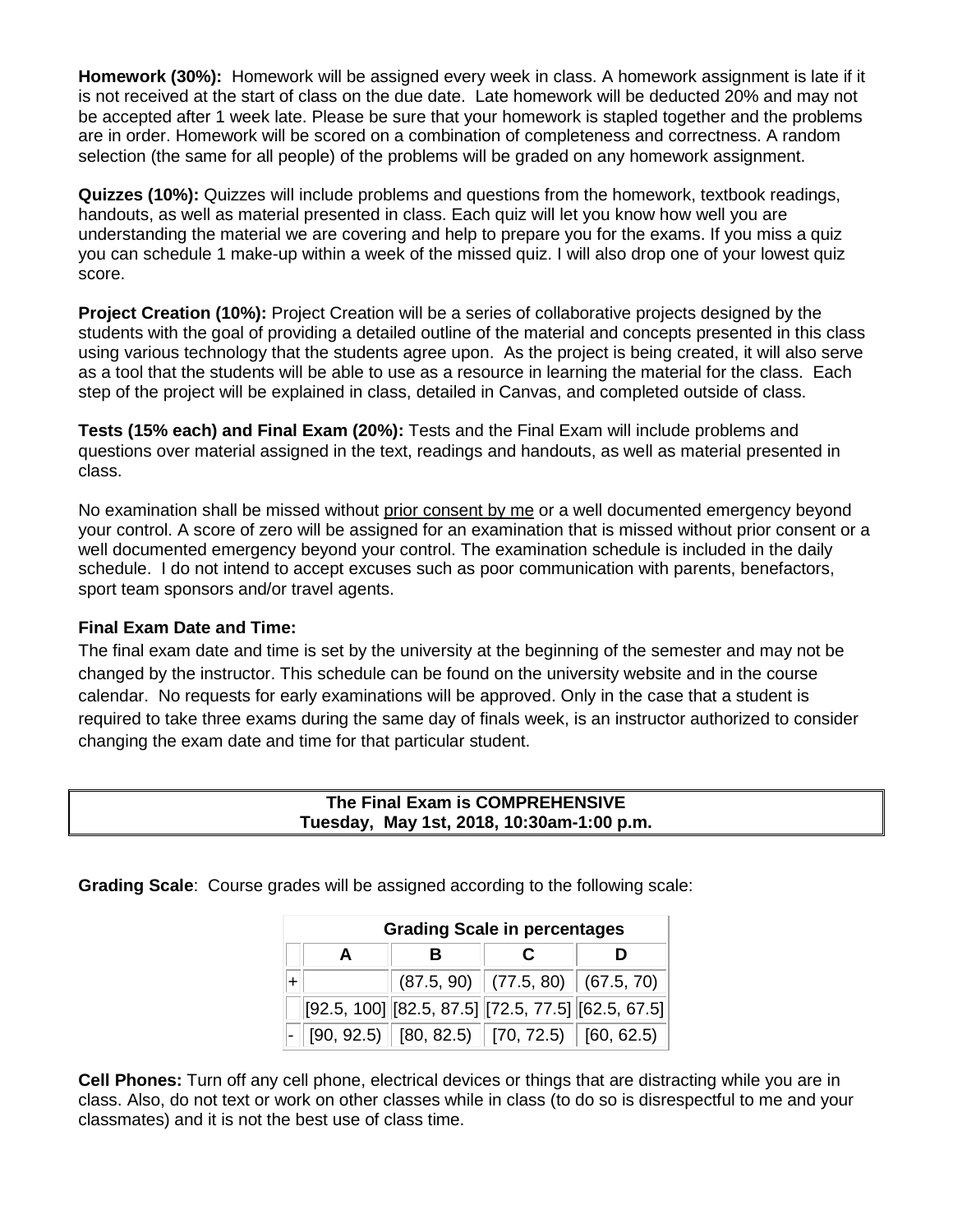**General Advice:** The key to success in this class is to attend lectures regularly and do your homework. You learn mathematics by doing it yourself. You should expect to spend approximately two hours outside of class for every one hour in class working on homework and going over concepts. When doing homework, please note it is normal to not be able to do every problem correct on the first attempt. Do not be discouraged, instead seek help.

## **University Mission:** ~ Teach ~ Shape ~ Send

Point Loma Nazarene University exists to provide higher education in a vital Christian community where minds are engaged and challenged, character is modeled and formed, and service becomes an expression of faith. Being of Wesleyan heritage, we aspire to be a learning community where grace is foundational, truth is pursued, and holiness is a way of life.

## **Department Mission:**

The Mathematical, Information, and Computer Sciences department at Point Loma Nazarene University is committed to maintaining a curriculum that provides its students with the tools to be productive, the passion to continue learning, and Christian perspectives to provide a basis for making sound value judgments.

## **Attendance:**

Attendance is expected at each class session. In the event of an absence you are responsible for the material covered in class and the assignments given that day.

Regular and punctual attendance at all classes is considered essential to optimum academic achievement. If the student is absent from more than 10 percent of class meetings, the faculty member can file a written report which may result in de-enrollment. If the absences exceed 20 percent, the student may be de-enrolled without notice until the university drop date or, after that date, receive the appropriate grade for their work and participation.

See [http://catalog.pointloma.edu/content.php?catoid=24&navoid=1581#Class\\_Attendance](http://catalog.pointloma.edu/content.php?catoid=24&navoid=1581#Class_Attendance) in the Undergraduate Academic Catalog.

# **Class Enrollment:**

It is the student's responsibility to maintain his/her class schedule. Should the need arise to drop this course (personal emergencies, poor performance, etc.), the student has the responsibility to follow through (provided the drop date meets the stated calendar deadline established by the university), not the instructor. Simply ceasing to attend this course or failing to follow through to arrange for a change of registration (drop/add) may easily result in a grade of F on the official transcript.

## **Academic Accommodations:**

If you have a diagnosed disability, please contact PLNU's Disability Resource Center (DRC) within the first two weeks of class to demonstrate need and to register for accommodation by phone at 619-849- 2486 or by e-mail at [DRC@pointloma.edu.](mailto:DRC@pointloma.edu) See [Disability Resource Center](http://www.pointloma.edu/experience/offices/administrative-offices/academic-advising-office/disability-resource-center) for additional information. For more details see the PLNU

catalog: [http://catalog.pointloma.edu/content.php?catoid=24&navoid=1581#Academic\\_Accommodations](http://catalog.pointloma.edu/content.php?catoid=24&navoid=1581#Academic_Accommodations)

Students with learning disabilities who may need accommodations should discuss options with the instructor during the first two weeks of class.

# **Academic Honesty:**

Students should demonstrate academic honesty by doing original work and by giving appropriate credit to the ideas of others. Academic dishonesty is the act of presenting information, ideas, and/or concepts as one's own when in reality they are the results of another person's creativity and effort. A faculty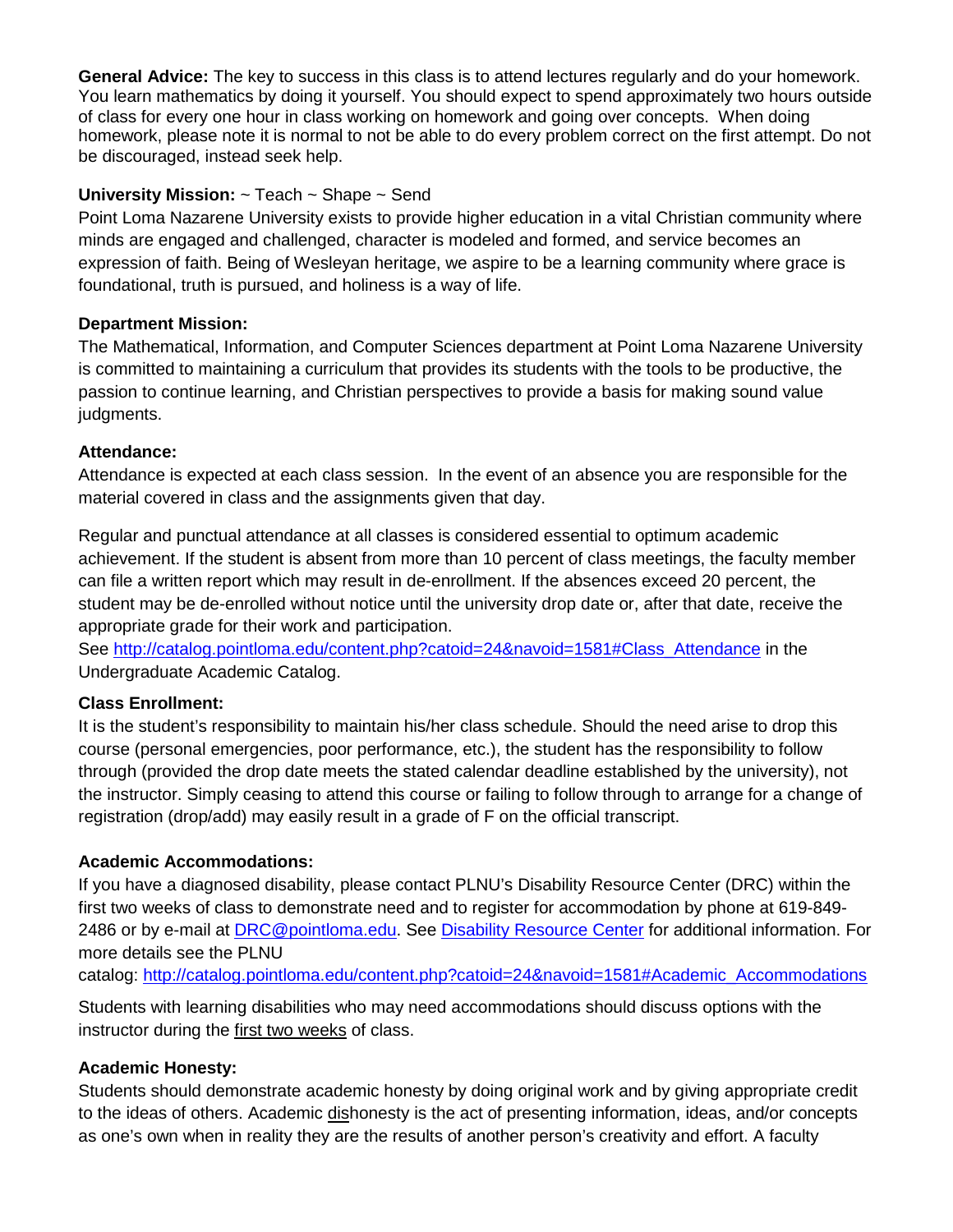member who believes a situation involving academic dishonesty has been detected may assign a failing grade for that assignment or examination, or, depending on the seriousness of the offense, for the course. Faculty should follow and students may appeal using the procedure in the university Catalog. See [http://catalog.pointloma.edu/content.php?catoid=24&navoid=1581#Academic\\_Honesty](http://catalog.pointloma.edu/content.php?catoid=24&navoid=1581#Academic_Honesty) for definitions of kinds of academic dishonesty and for further policy information.

### **Copyright Protected Materials:**

Point Loma Nazarene University, as a non-profit educational institution, is entitled by law to use materials protected by the US Copyright Act for classroom education. Any use of those materials outside the class may violate the law.

#### **Credit Hour:**

In the interest of providing sufficient time to accomplish the stated course learning outcomes, this class meets the PLNU credit hour policy for a 3 unit class delivered over 15 weeks. Specific details about how the class meets the credit hour requirements can be provided upon request.

#### **Sources of Help:**

- 1. Me. If you have questions, ask me. See office hours.
- 2. Other classmates. Form study groups! Work together!
- 3. Drop in math tutoring. See me for schedule.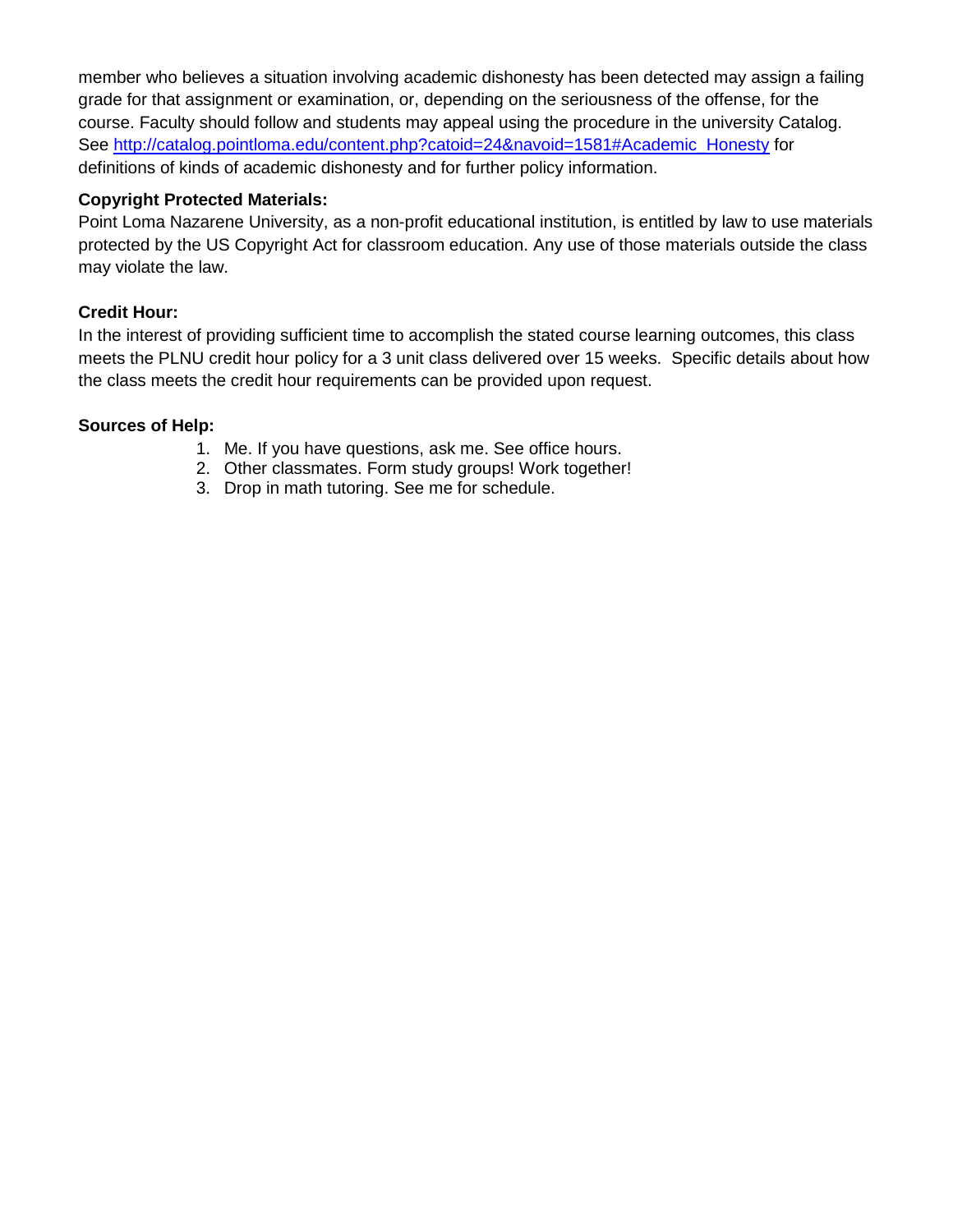# **Class Schedule,** subject to change

| Week            | Day           | Tuesday                                                                   | Thursday                                          |  |
|-----------------|---------------|---------------------------------------------------------------------------|---------------------------------------------------|--|
| 1               | Jan 9, 11     | No Class<br>(Monday Schedule)                                             | Introduction to the Class<br>Sections 1.1 and 1.2 |  |
| $\overline{2}$  | Jan 16, 18    | Sections 1.3 and 1.4                                                      | Sections 1.4 and 1.5                              |  |
| 3               | Jan 23, 25    | Sections 2.1 and 2.2                                                      | Sections 2.2 and 2.3                              |  |
| 4               | Jan 30, Feb 1 | Sections 2.4 and 2.5                                                      | Sections 2.5 and 2.6                              |  |
| 5               | Feb $6, 8$    | Sections 2.7 and 2.8                                                      | Sections 2.8 and 2.9                              |  |
| 6               | Feb 13, 15    | Sections 3.1 and 3.2                                                      | Sections 3.3 and 3.4                              |  |
| $\overline{7}$  | Feb 20, 22    | Sections 3.5 and 3.6                                                      | Exam #1 Review                                    |  |
| 8               | Feb 27, Mar 1 | Exam #1                                                                   | Sections 4.1 and 4.2                              |  |
|                 | Mar 6, 8      | <b>Spring Break</b>                                                       | <b>Spring Break</b>                               |  |
| 9               | Mar 13, 15    | Sections 4.3 and 4.4                                                      | Sections 4.4 and 4.5                              |  |
| 10              | Mar 20, 22    | Sections 4.6 and 4.7                                                      | Sections 4.7 and 4.8                              |  |
| 11              | Mar 27, 29    | Sections 5.1 and 5.2                                                      | <b>Easter Recess</b>                              |  |
| 12 <sub>2</sub> | Apr 3, 5      | Sections 5.3 and 5.4                                                      | Exam #2 Review                                    |  |
| 13              | Apr 10, 12    | Exam $#2$                                                                 | Sections 6.1 and 6.2                              |  |
| 14              | Apr 17, 19    | Sections 6.3 and 6.4                                                      | Sections 8.1 and 8.2                              |  |
| 15              | Apr 23, 26    | Sections 10.1 and 10.2                                                    | <b>Final Exam Review</b>                          |  |
| <b>Finals</b>   | May 1         | <b>Comprehensive Final Exam</b><br>Tuesday May 1st, from 10:30am - 1:00pm |                                                   |  |

## **Homework Assignments**